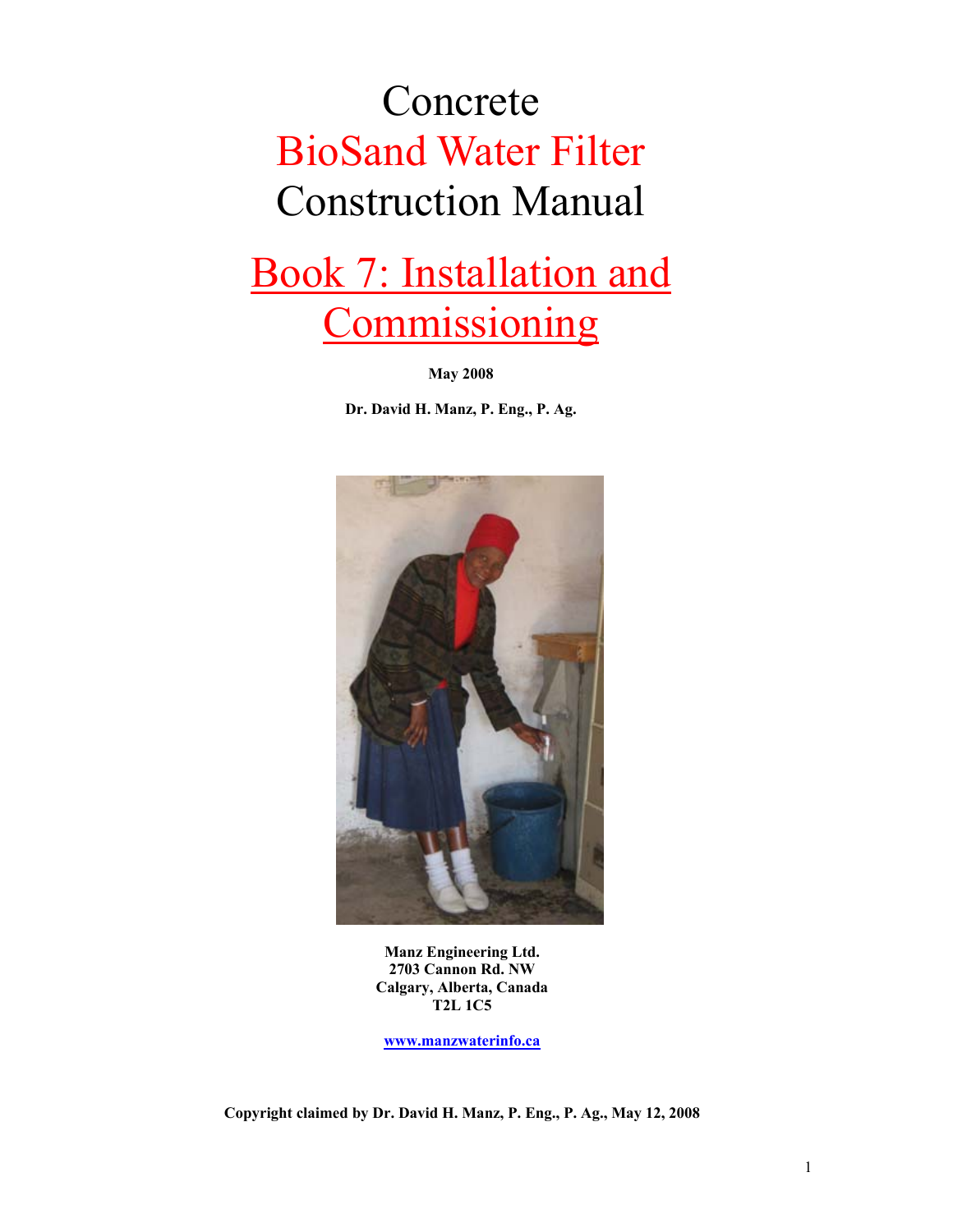**Before installation starts the filter must be located***, indoors* **where it is convenient to use and won't be contaminated by animals, protected from the weather and protected from the play of little children.** 

**Once the filter is located and installed it is very heavy and difficult to more. It is possible to remove the material from the filter in exactly the same way it was put in and re-install the filter again. This procedure is sometimes required when errors are made in the original installation.**

1. Filter is located and leveled using a straight piece of wood and a pitcher of water.



## **Depth of Media**

- **Underdrain: 8 cm. or more MUST cover inlet to standpipe by 2 cm.**
- **Separating Media: 3 cm MUST be uniform in depth to prevent fine material from entering underdrain media and plugging the standpipe.**
- **Filtering Media: 40 to 45 cm Must allow at least 5 cm between top of media and bottom of diffuser basin to allow proper aeration of water.**
- 2. Placing underdrain gravel.



3. Leveling surface of underdrain media with hand.

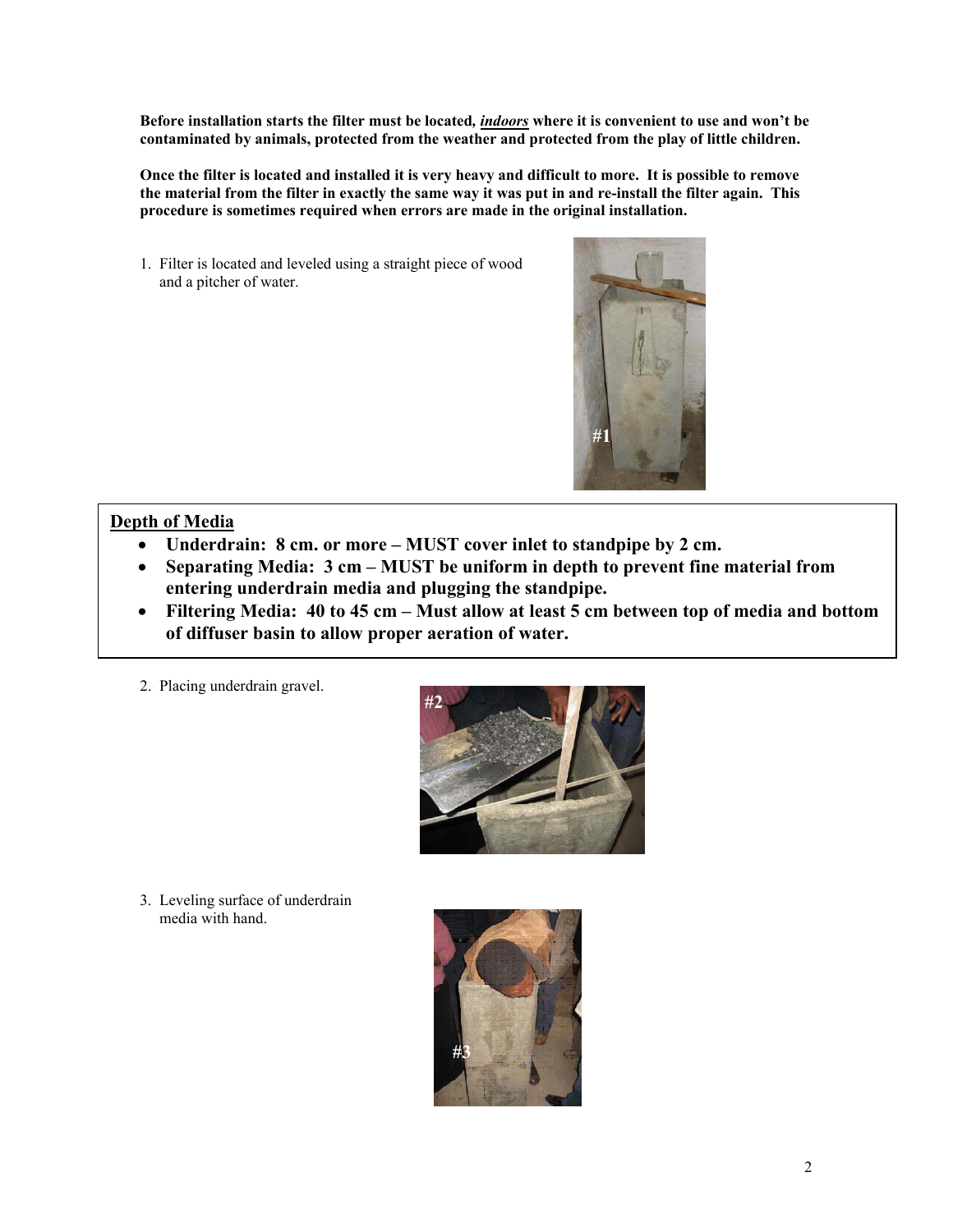4. Measuring thickness of underdrain media using a measuring stick.

(See instructions on construction of measuring stick pages 9, 10 and 11.)

**If thickness of layer is too great some media will be removed. Similarly, if the thickness is too small media is removed. Measurements are taken after the surface of the media is leveled.** 

5. Adding water (can be from untreated water supply). **Best through diffuser to avoid disturbing media! Except for the underdrain layer, media is always added to water to avoid trapping air bubbles and reducing flow capacity. 20 cm is sufficient.** 

. 6 – 10. Adding separation media









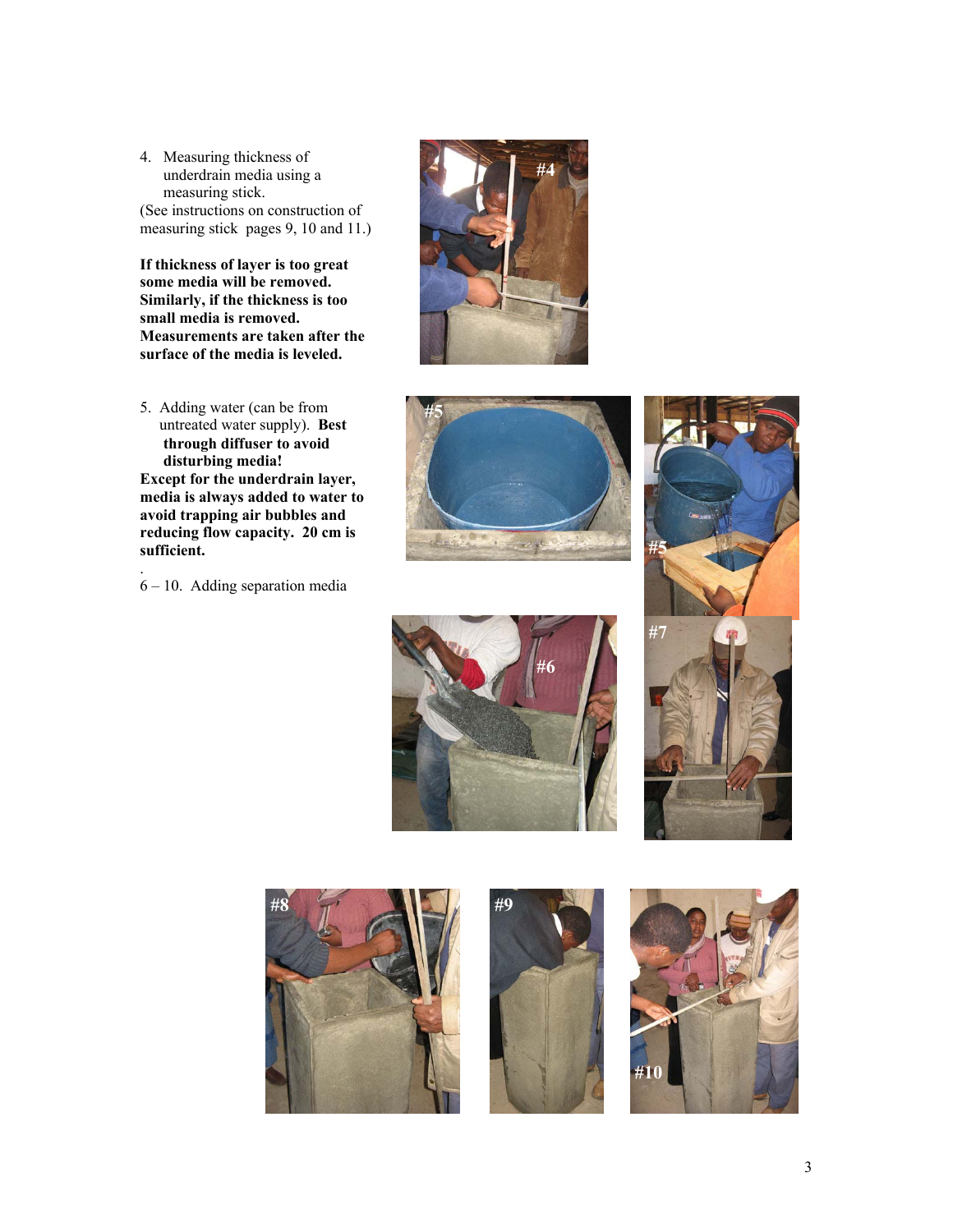#### 11. Adding filtering media. **Filtering media is added quickly to avoid separating into layers.**

12. Adding more water to filter with diffuser basin in place.









13 - 15. Additional media placed in filter, leveled and checked again. This process is repeated as often as required **Volumes of media used should be carefully noted to make future installations simpler and allow future prepackaging or bagging of media.** 

**With use media will settle a little. Additional filtering media can be added to achieve required depth.** 



**Water in filter will look very cloudy, 'dirty', or turbid during and immediately after the addition of the filter media. This is normal. The amount of turbidity will depend on the type of media used and the amount it was washed. The first step after all media is installed in the filter is to perform an initial cleaning.**

16. After the filter is running clear it is cleaned. This is performed by adding water such that the top reservoir is about one-half full. The diffuser is removed. Using your hand or a brush the top

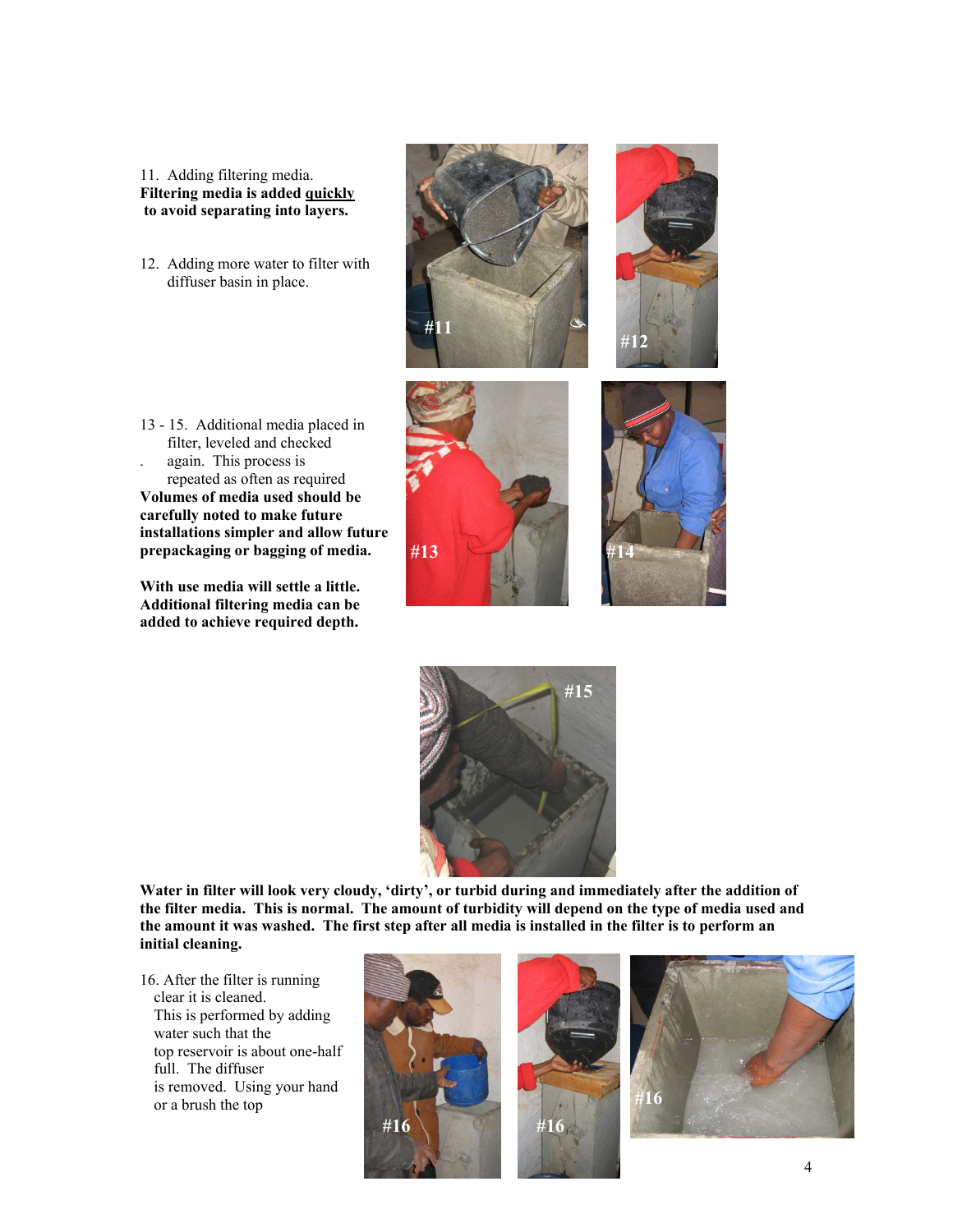of the media is agitated (quickly). The fingers are just touching the media or entering it no more than 1 cm.

17 – 18. All of the captured material will be suspended in the water and it will become very cloudy. This water is removed from the filter using a ladle or cup. Once this process is completed the filter is ready for calibration or use.



**This is the exactly the same cleaning process that is used when the filter is put into use.** 

**After the initial cleaning is completed water must be poured into the filter to 'flush' all fine material. This process continues until the filter produces very clean water. Note that the filter can be flushed using untreated water.** 

**#19 #20 #21** 

**DO NOT REUSE THE WATER FLUSHED THROUGH FILTER. THIS DOES NOT WORK. ALWAYS USE 'FRESH' OR 'UNFILTERED' WATER FOR FLUSHING.** 

**At least 4 to 5 buckets (15 – 20 litres per bucket) will be required for flushing.** 

- 19 20. Locating diffuser.
- 21. Pouring water into filter to start flushing process.

Note that water level is kept as high as possible (near to the top) to get maximum flow.

- 22. Collecting filtered water in a clear glass.
- 23. Initially filtered water is very cloudy (turbid) but as flushing continues water will become very clear – more clear than the source water.



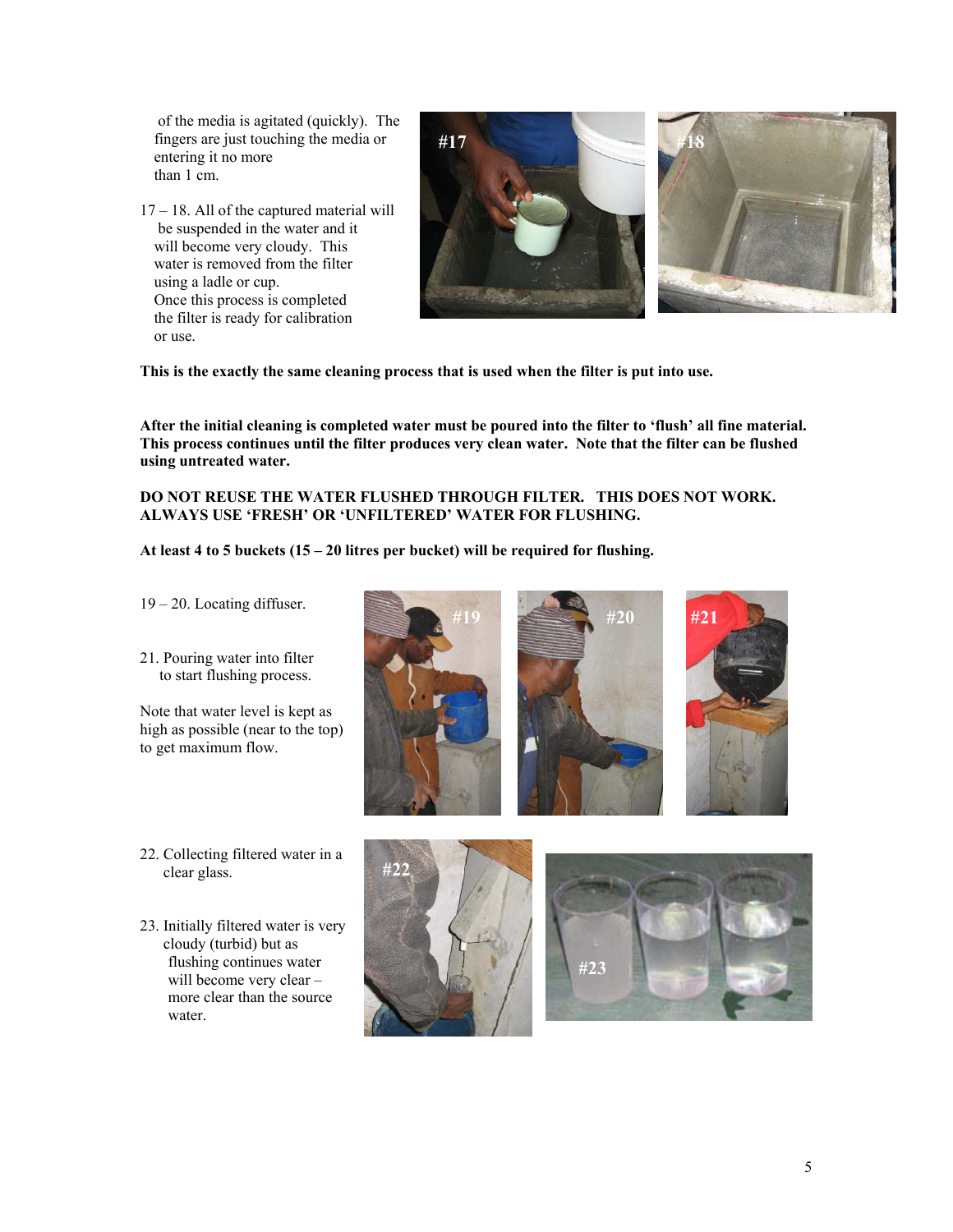#### **Calibration**

The measurement of the flow through the filter is known as calibration.

The flow rate is determined using a 1 litre pop bottle and a watch with a second hand. The time it takes to fill the pop water is noted. The flow rate should be no greater than 600 L/H/square metre of filter media surface when the water level in the filter is at the **very top**. Water is continuously added during the measurement process. The maximum flow rate for this concrete filter is approximately 45 L/H.

If the flow rate is within 10 per cent of the 45 L/H maximum the preparation of the filtering media may be considered OK. If it is higher the filtering media should be washed less. If it is too low (low is actually better) it must be washed more. Experience with the media will determine the exact washing procedure. It s better to initially **under wash** and determine the installed flow rate. The same media can be removed washed again and re-installed. A great deal of work can be saved using this method.

The calibration procedure is normally performed one time for each new source of media. Note that crushed rock from two different sources may have very different characteristics.

#### **Filter Disinfection**

**Once the flushing is completed the filter must be disinfected and flushed again. The disinfection will sterilize the inside of the standpipe and the bottom two layers of filtering media – the underdrain gravel and separating media. It is not necessary to sterilize the fine filtering media as it will 'cleanup' with use.**

#### **Preparation of Disinfection Solution**

Note: the following solution will kill bacteria and viruses but not parasites. Parasites are removed by the filter.

#### Bleach

 Use a 5.25% bleach solution without soap or phosphate additives. Clorox or Jic bleach works well but the quality of the bleach can be quite variable and is often much lower.

 Experience indicates that it is more reliable to simply add bleach to three litres of filtered water until the water has a distinct chlorine odour, after stirring

#### **Note how much chlorine was used to guide in the next filter installation.**

 (The strength of bleach decreases with age and sometimes with country so the 'smell' technique is often the only guide we have to determine if our bleach solution is strong enough.)

 Three litres of disinfecting solution is adequate because it is only necessary to disinfect the standpipe and the underdrain and separating media.

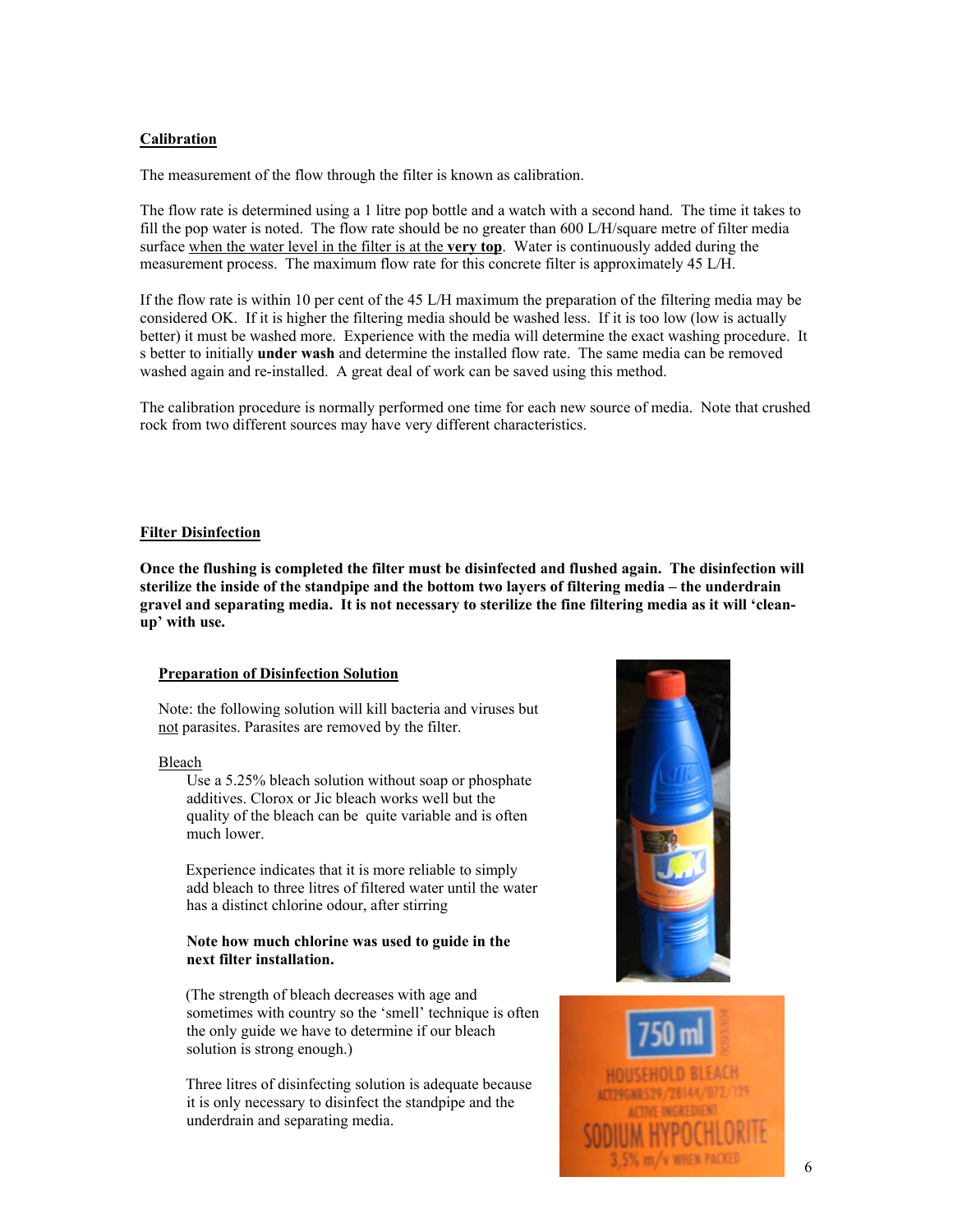24. Preparing disinfection solution.







### **Disinfection**

- 25. Construct a tube similar to the one shown in the photo.
- 26. Pour approximately two litres of the solution prepared as described below into the top of the tube (easier if depth of water in filter is low.)





27.Pour another bucket of water into filter and allow to drain. This will flush out the chlorine solution. The filter is ready for use.

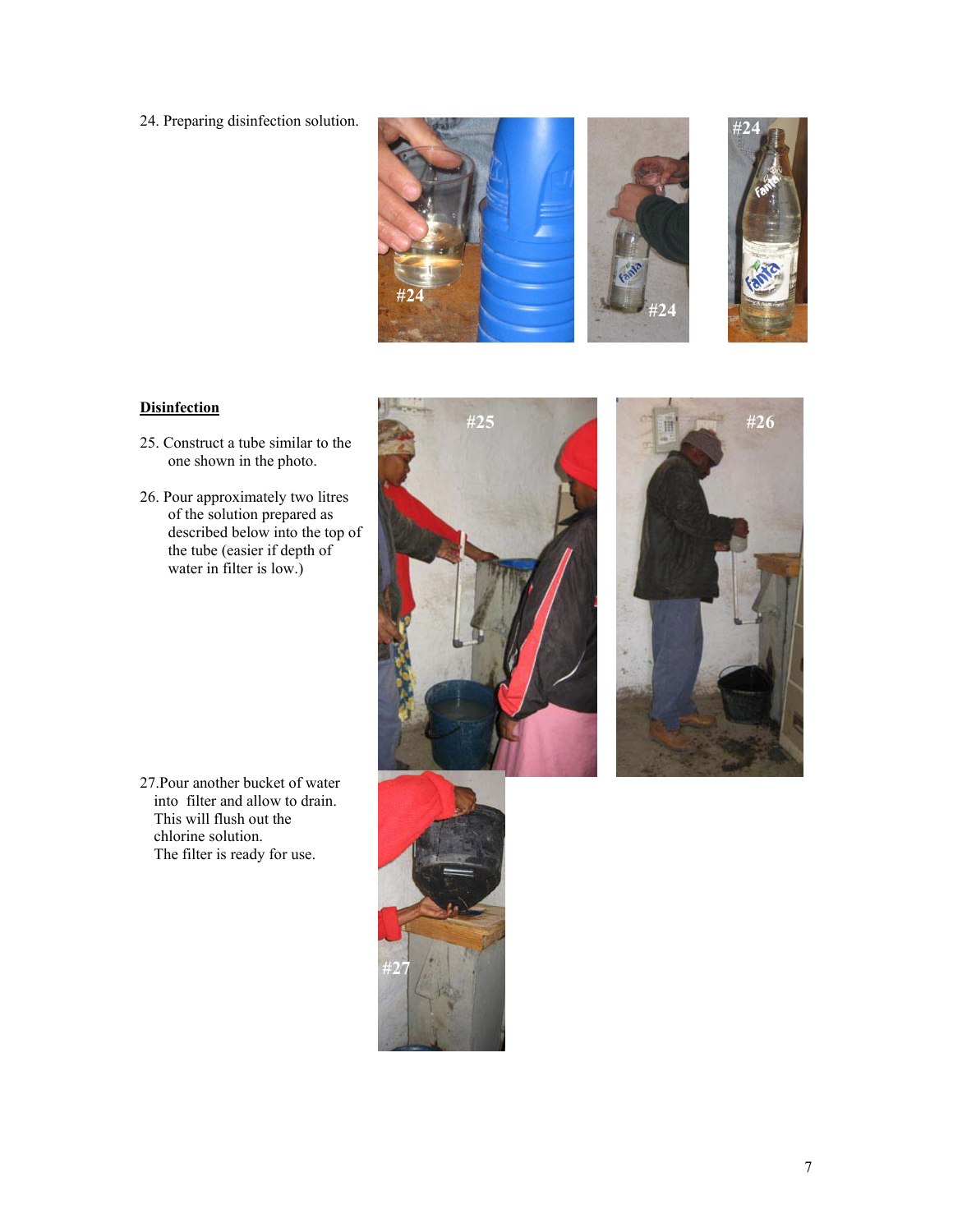28. Note that several buckets of water will need to be poured through the filter before all of the chlorine taste disappears.

> Also, the water might have a slight taste of 'rocks' for a day or so but this will also disappear.



## **The filter will have a useful life of more than ten years if it used and cleaned as recommended.**

## **Implementation Considerations**

- It is *very important* to provide adequate training to people who intend to use the filter.
- They must be trained how to use the filter; protect it from animals and children and how to clean it.
- It is *very important* that people who have just obtained their filter be visited after a week and after a month to insure they are operating the filter properly and to resolve any problems they are having.
- People need to know who to contact if they have problems.

### **Cleaning the Filter**

With use the filter the production of filtered water will decrease. This occurs slowly or very quickly depending on how 'dirty' (concentration of particles) the source water is.

Cleaning is performed in exactly the same way as described in Steps 16 to 18.

Cleaning may be performed as often as required.

#### **Disinfection of Filtered Water**

It is recommended that even the filtered water be disinfected using a small quantity of chlorine bleach to insure that the water contains no living bacteria or viruses. Chlorine bleach should be added just to the point that the water has a chlorine odour. If the taste of chlorine is objectionable the water may be left to stand and the chlorine odour and taste will disappear. The filter will remove all of the parasites that the chlorine can not kill. Filtered water requires much less chlorine to disinfect than unfiltered water.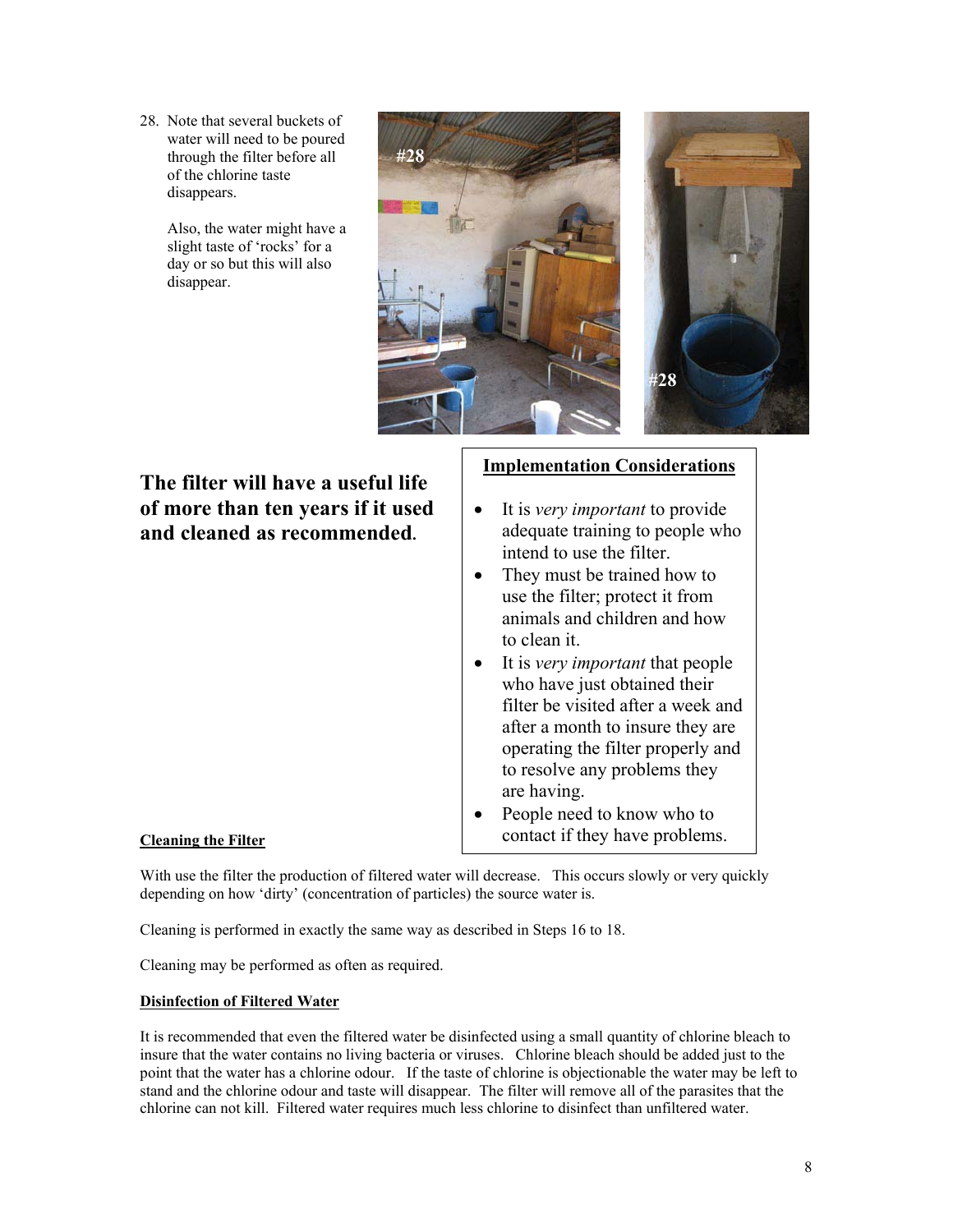# **Construction of 'Measuring Stick'**

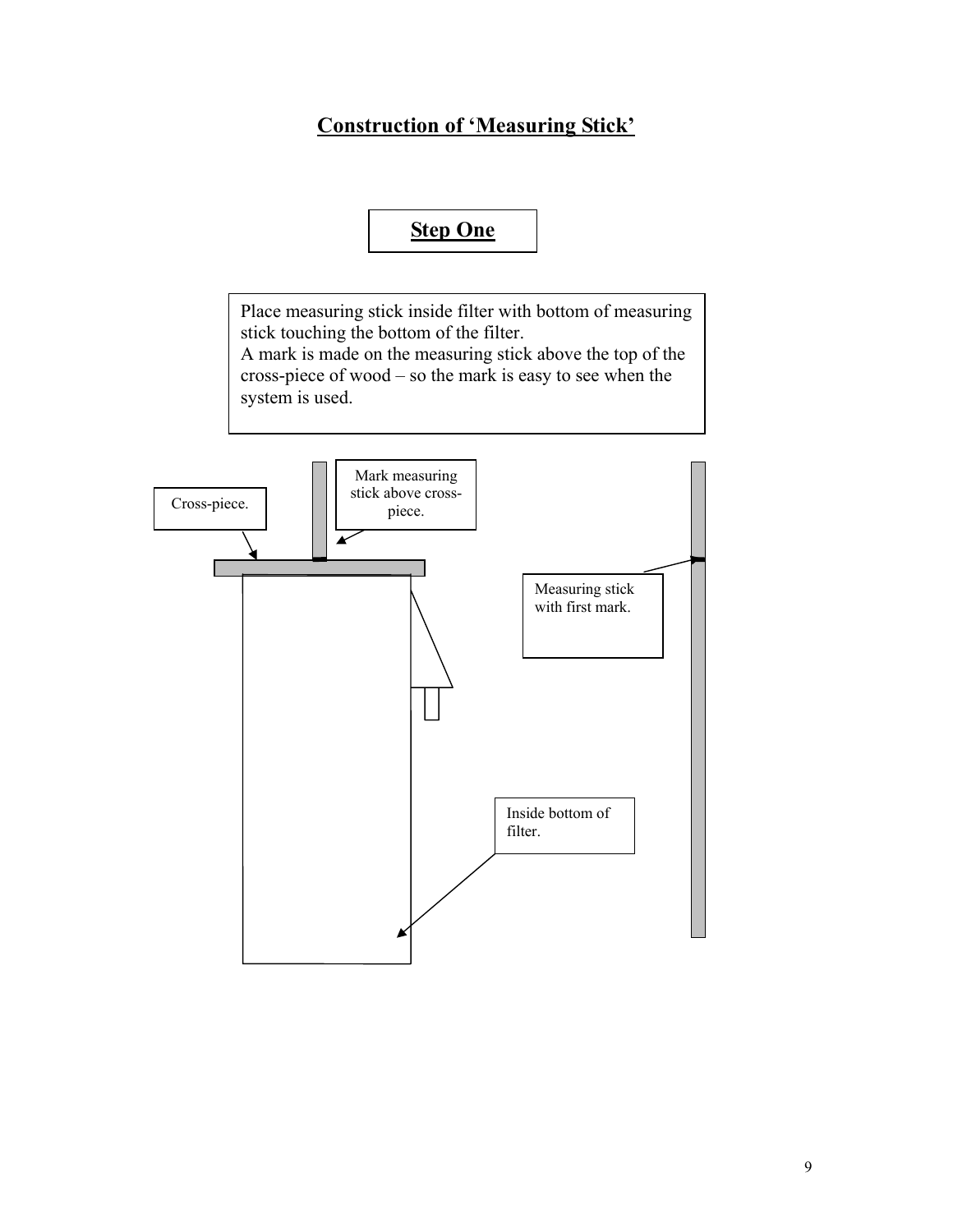# **Step Two**